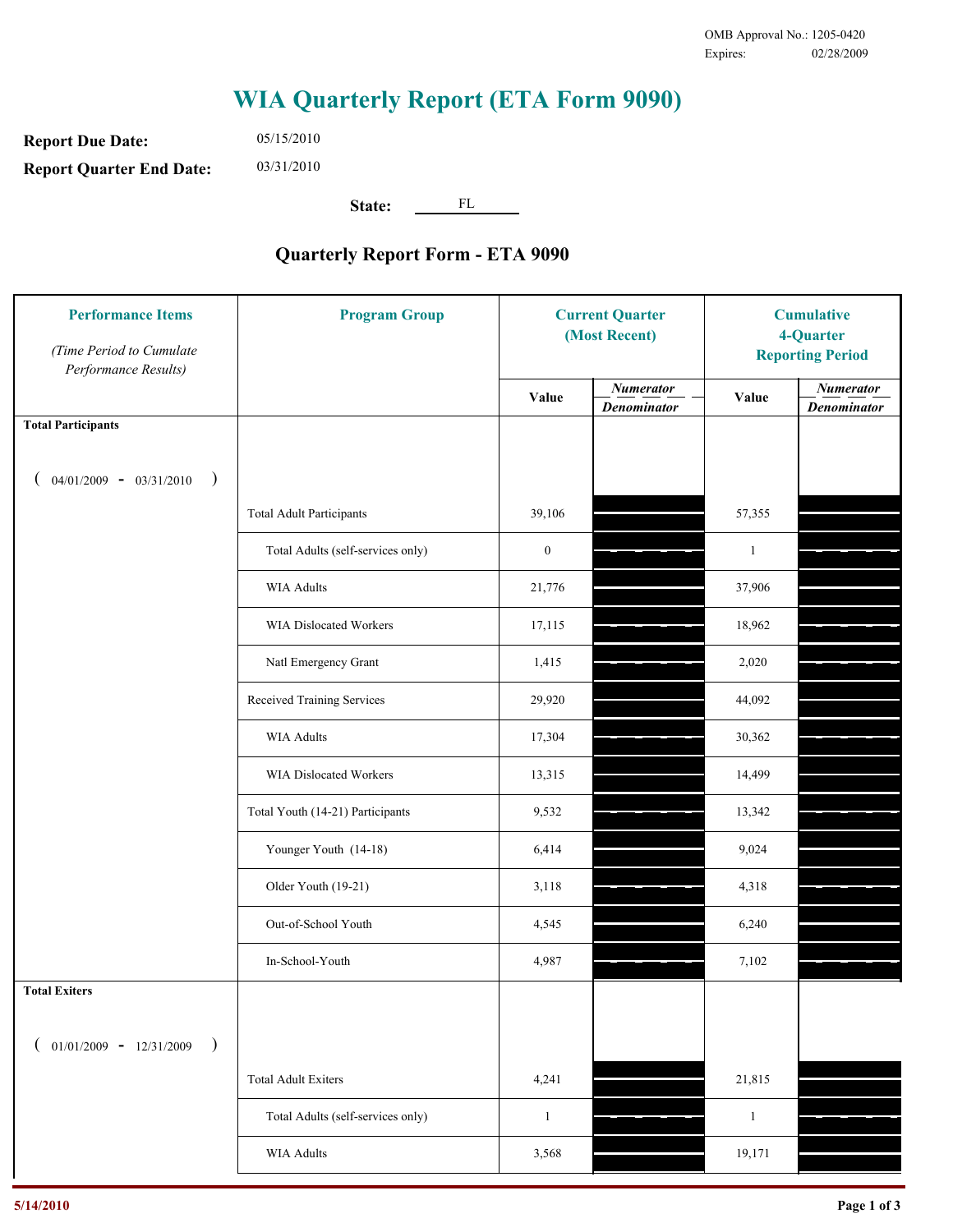| <b>Performance Items</b><br>(Time Period to Cumulate<br>Performance Results) | <b>Program Group</b>          | <b>Current Quarter</b><br>(Most Recent) |                                        | <b>Cumulative</b><br>4-Quarter<br><b>Reporting Period</b> |                                        |
|------------------------------------------------------------------------------|-------------------------------|-----------------------------------------|----------------------------------------|-----------------------------------------------------------|----------------------------------------|
|                                                                              |                               | Value                                   | <b>Numerator</b><br><b>Denominator</b> | Value                                                     | <b>Numerator</b><br><b>Denominator</b> |
|                                                                              | <b>WIA Dislocated Workers</b> | 613                                     |                                        | 2,269                                                     |                                        |
|                                                                              | Natl Emergency Grant          | 134                                     |                                        | 782                                                       |                                        |
|                                                                              | Total Youth (14-21) Exiters   | 803                                     |                                        | 4,716                                                     |                                        |
|                                                                              | Younger Youth (14-18)         | 466                                     |                                        | 3,151                                                     |                                        |
|                                                                              | Older Youth (19-21)           | 337                                     |                                        | 1,565                                                     |                                        |
|                                                                              | Out-of-School Youth           | 476                                     |                                        | 2,233                                                     |                                        |
|                                                                              | In-School Youth               | 327                                     |                                        | 2,483                                                     |                                        |
| <b>Placement in Employment or</b><br><b>Education</b>                        |                               |                                         |                                        |                                                           |                                        |
| $07/01/2008$ - $06/30/2009$<br>$\rightarrow$                                 |                               |                                         |                                        |                                                           |                                        |
|                                                                              | WIA Youth (14-21)             | 55.7                                    | 570<br>1,023                           | 61.1                                                      | 1,927<br>3,153                         |
| <b>Attainment of Degree or</b><br>Certification                              |                               |                                         |                                        |                                                           |                                        |
| $07/01/2008$ - 06/30/2009<br>$\lambda$                                       |                               |                                         |                                        |                                                           |                                        |
|                                                                              | WIA Youth (14-21)             | 62.1                                    | 674<br>1,085                           | 62.1                                                      | 2,113<br>3,400                         |
| <b>Literacy or Numeracy Gains</b>                                            |                               |                                         |                                        |                                                           |                                        |
| $04/01/2009 - 03/31/2010$                                                    |                               |                                         |                                        |                                                           |                                        |
|                                                                              | WIA Youth (14-21)             | 42.3                                    | 217<br>$\overline{513}$                | 42.1                                                      | 825<br>1,959                           |
| Youth Diploma or Equivilance Rate                                            |                               |                                         |                                        |                                                           |                                        |
| $01/01/2009$ - $12/31/2009$<br>$\rightarrow$                                 |                               |                                         |                                        |                                                           |                                        |
|                                                                              | WIA Younger Youth (14-18)     | 50.2                                    | 147<br>$\overline{293}$                | 42.1                                                      | 926                                    |
| <b>Skill Attainment Rate</b>                                                 |                               |                                         |                                        |                                                           | 2,201                                  |
| $01/01/2009 - 12/31/2009$                                                    |                               |                                         |                                        |                                                           |                                        |
| $\rightarrow$                                                                | WIA Younger Youth (14-18)     | 80.6                                    | 1,200                                  | 78.0                                                      | 5,971                                  |
| <b>Entered Employment Rate</b>                                               |                               |                                         | 1,488                                  |                                                           | 7,660                                  |
|                                                                              |                               |                                         |                                        |                                                           |                                        |
| $07/01/2008$ - $06/30/2009$<br>$\rightarrow$                                 |                               |                                         | 1,058                                  |                                                           | 4,082                                  |
|                                                                              | Adults                        | 76.9                                    | 1,376<br>524                           | 83.9                                                      | 4,868<br>1,649                         |
|                                                                              | Dislocated Workers            | 69.7                                    | 752                                    | 80.1                                                      | 2,059                                  |
|                                                                              | Older Youth (19-21)           | 58.9                                    | 156<br>265                             | 68.4                                                      | 627<br>917                             |